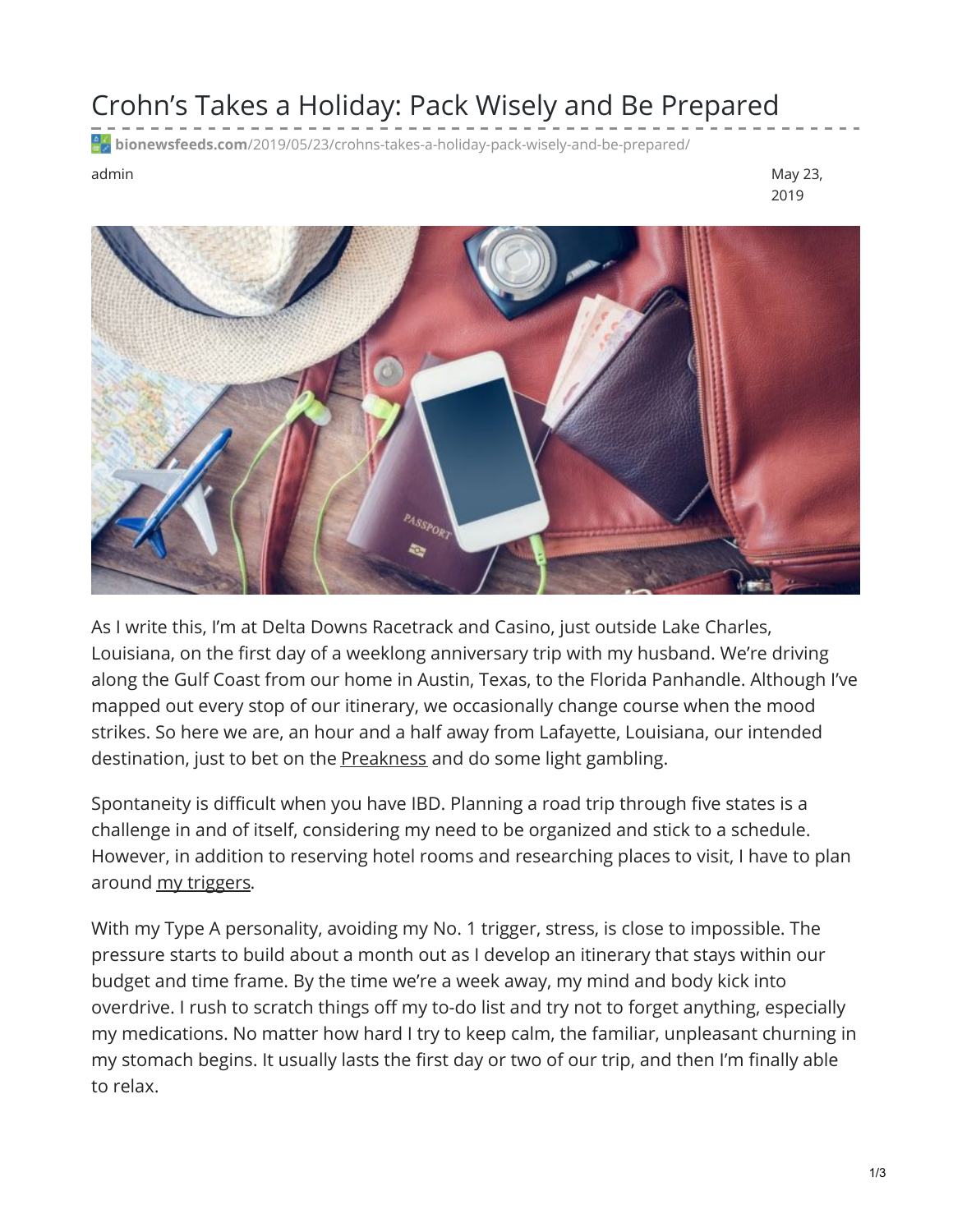During a vacation, I also have to be mindful about managing my diet and staying hydrated. Sometimes I don't have any or much control over what or when I can eat or drink. Packing a cooler full of sandwich fixings and snacks helps us avoid greasy fast food when we're driving. Several times, impromptu stops have resulted in sightseeing adventures when we were looking for a scenic picnic location.

If we plan to stay in one place for more than a day or two, we'll book a hotel with a kitchenette and buy a few staples so we can cook instead of eating out. Being able to prepare our own meals not only keeps my digestive system happy, but also saves money. When we do indulge in local delicacies, I follow the same rules as I do at home by not ordering any overly rich, cream-based, or deep-fried foods.

Meeting my required water intake is something else I struggle with while I'm away from home. I try to drink at least 88 ounces of water a day because I'm active, and living in the South, I start to sweat as soon as I step outside the door. Keeping a 24-ounce tumbler or 16 ounce bottle of water on me at all times isn't the problem. Finding a restroom — especially a clean one — when I need it is another story. If I drank as much water as I usually do at home, we would have to stop every two hours for a bathroom break, adding time to an already long trip.

Crohn's has ruined my ability to pack light. In the Deep South, we like to say you can experience four seasons in one day. A 60-degree May morning may seem balmy to some, but in the South, we pull out our sweaters and coats. On the other hand, the average 85 degree high temperature can feel like 95 degrees when the humidity is just as high. A rainstorm can push an otherwise pleasant day toward one of these extremes, and you never know which one you'll get.

In addition to packing a versatile wardrobe that can satisfy all weather conditions, I need clothes for the unexpected flare, or even an onset of mild symptoms. This involves extra underwear (no explanation necessary), elasticized pants for days when bloating is an issue, and flowing dresses for when elastic pants don't do the trick. I probably only wear half the clothes I pack, but I'd rather be safe than sorry.

Now that I've written my column, the real vacation begins. By the time this is published, my summer glow will have returned after a couple of days basking on the white sugar sand beach by the clear, emerald-green waters of Destin, Florida. According to my schedule, we'll be driving to my birth state of Alabama before heading back home to Texas. I'll be sad when my restful week is coming to an end, but my body will be ready to return to its regular routine.